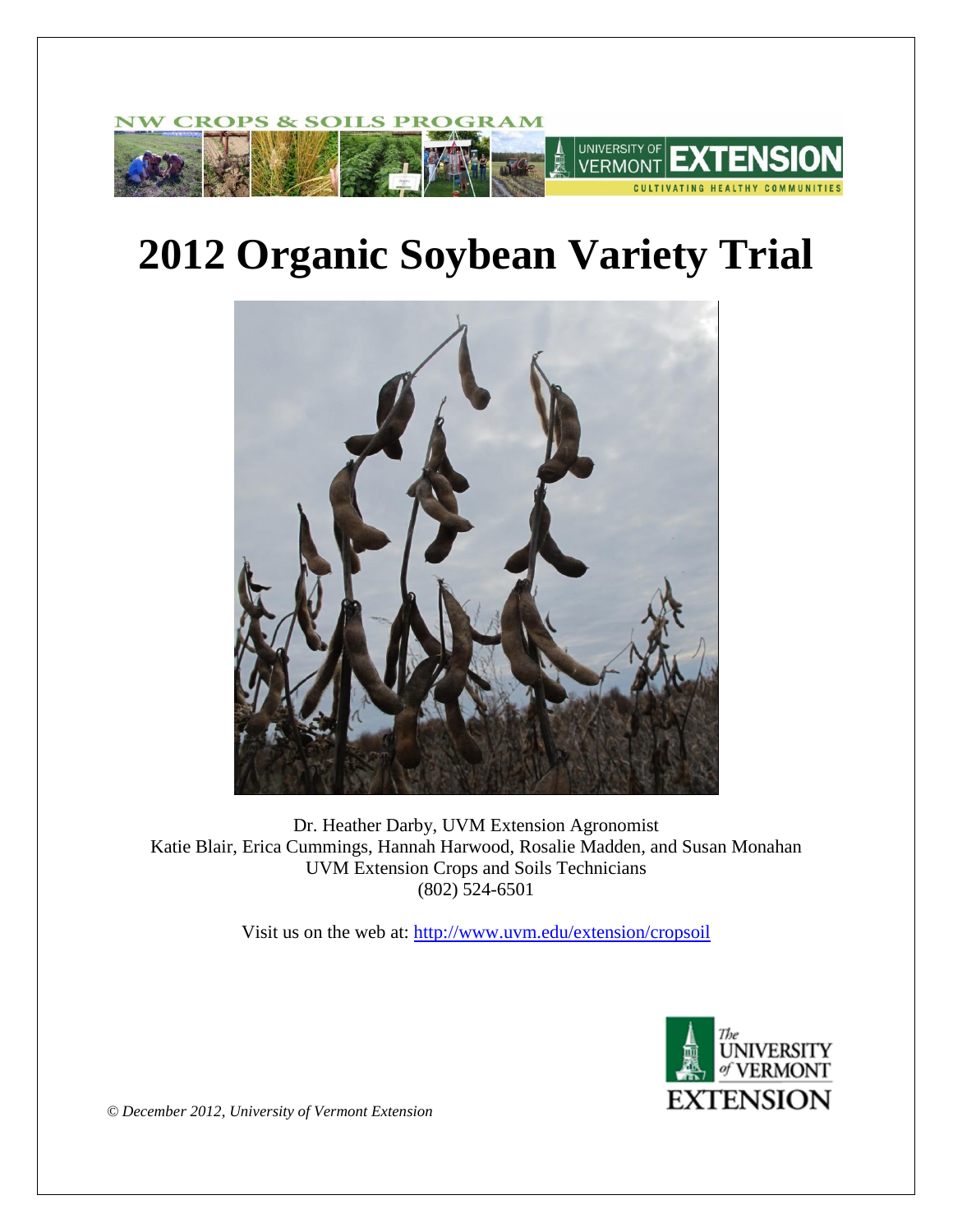### **2012 ORGANIC SOYBEAN VARIETY TRIAL** Dr. Heather Darby, University of Vermont Extension [Heather.Darby\[at\]uvm.edu](mailto:Heather.Darby@uvm.edu?subject=2012%20Soybean%20Variety%20Trial)

Since 2009, the University of Vermont Extension has conducted soybean variety trials to provide yield comparisons of food- and feed-grade soybeans in Vermont's climate. Varietal selection is one of the most important aspects of crop production and significantly influences yield potential. It is important to remember however, that the data presented are from replicated research trials from only one location in Vermont and represent only one season. Crop performance data from additional tests in different locations and over several years should be compared before making final varietal selections.

## **MATERIALS AND METHODS**

In 2012, an organic soybean variety performance trial was conducted at Borderview Research Farm in Alburgh, VT. Several seed companies submitted varieties for evaluation (Table 1). The soybean varieties were considered early maturing, with maturity groupings between 0.6 and 1.9. Both dark hilum and light or clear hilum varieties were included in the study (Figure 1). Light hilum varieties are typically grown for foodgrade uses, since the dark hilum can stain food and oil products and render yields unmarketable. Both types can be used for livestock feed, and food-grade soybeans that do not meet standards often become feed.



**Figure 1. Dark-hilum soybeans.**

| <b>Variety</b>   | <b>Seed company</b>       | <b>Maturity group</b> |  |  |  |
|------------------|---------------------------|-----------------------|--|--|--|
| 06F8             | <b>Blue River Hybrids</b> | 0.6                   |  |  |  |
| Dares            | La Coop Federee           | 0.8                   |  |  |  |
| 12A2             | <b>Blue River Hybrids</b> | 1.2                   |  |  |  |
| <b>O.1544AT</b>  | Viking                    | 1.4                   |  |  |  |
| 1F44             | <b>Blue River Hybrids</b> | 1.4                   |  |  |  |
| 17C <sub>2</sub> | <b>Blue River Hybrids</b> | 1.7                   |  |  |  |
| O.1706N          | Viking                    | 1.7                   |  |  |  |
| Boyd             | Lakeview Organic          | 1.8                   |  |  |  |
| 19AR1            | <b>Blue River Hybrids</b> | 1.9                   |  |  |  |
| O.1955AT         | Viking                    | 19                    |  |  |  |

**Table 1. Seed varieties and grouping followed by company.**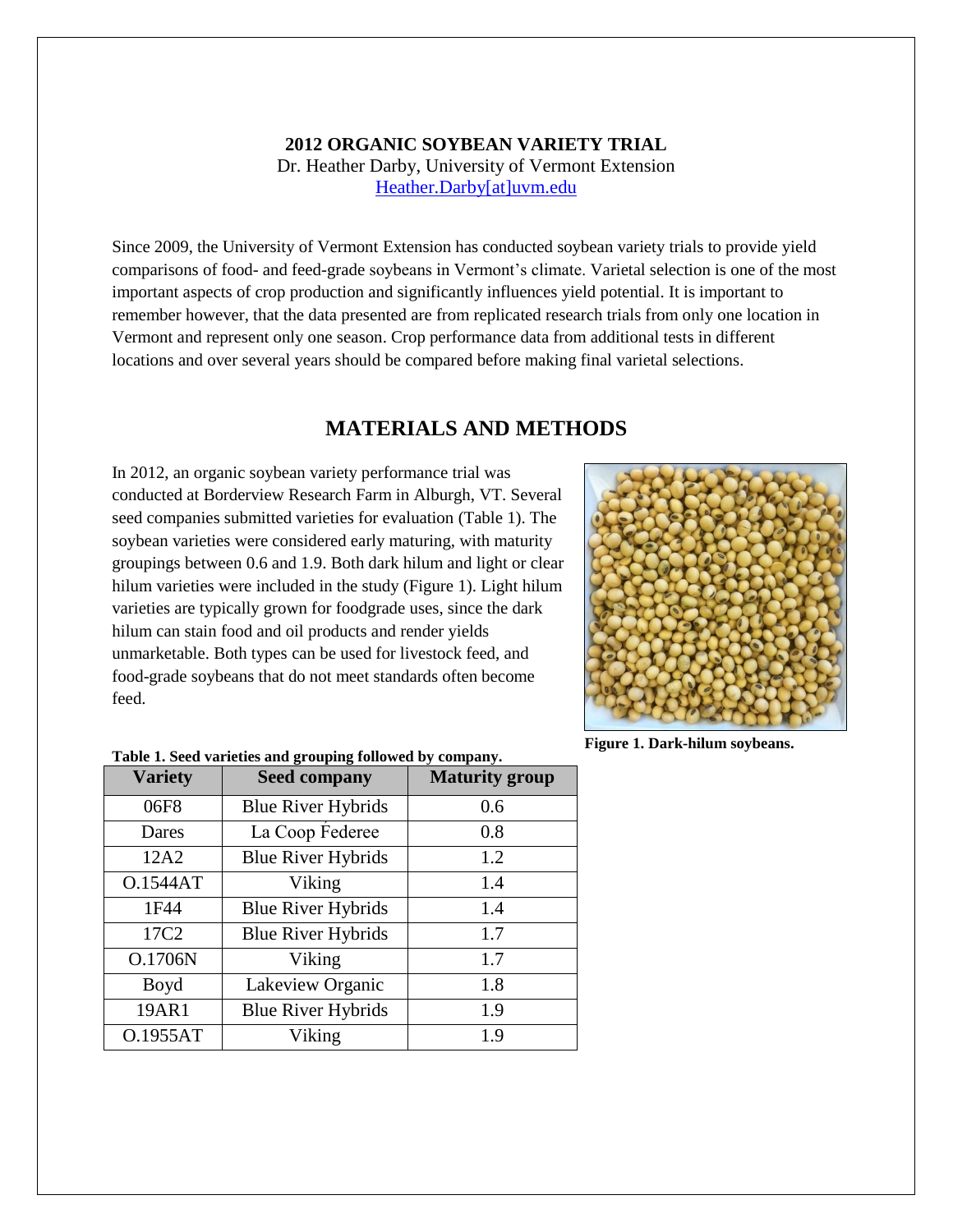The trial was planted at Borderview Research Farm in Alburgh, VT on a Benson rocky silt loam (Table 2). Treatments were ten soybean varieties which were grown organically and evaluated for yield and oil content. The experimental design was a randomized complete block with four replications. The research lots were 5' x 45'. The previous crop was corn silage and the seedbed was plowed and disked. The soybeans were planted in 30" rows on 1-Jun at a rate of 180,000 seeds per acre. Mechanical strategies were implemented to control weeds in the plots. Pre-harvest plant measurements were taken to understand the many factors affecting yield: population, height, number of pods per plant, and incidence of lodging. Plots were harvested on 25-Oct with an Almaco SPC50 plot combine. Immediately after harvest, moisture was measured with a Dickey-John M20P moisture meter; test weight was measured with a Berckes test weight scale. Samples were then dried and stored.

| <b>Location</b>                 | Alburgh, VT                                       |  |  |  |  |
|---------------------------------|---------------------------------------------------|--|--|--|--|
|                                 | <b>Borderview Research Farm</b>                   |  |  |  |  |
| Soil type                       | Benson rocky silt loam                            |  |  |  |  |
| <b>Previous crop</b>            | Corn silage                                       |  |  |  |  |
| <b>Tillage operations</b>       | Spring plow and disk                              |  |  |  |  |
| Plot size (ft)                  | 5 x 45                                            |  |  |  |  |
| Seeding rate (seeds $ac^{-1}$ ) | 180,000                                           |  |  |  |  |
| <b>Row Width (in)</b>           | 30                                                |  |  |  |  |
| <b>Replicates</b>               | $\overline{4}$                                    |  |  |  |  |
| <b>Planting date</b>            | $1-J$ un                                          |  |  |  |  |
| <b>Weed control</b>             | 15-Jun $& 20$ -Jun, tineweed; 21-Jun, Brillion 4- |  |  |  |  |
|                                 | row cultivator with S-shank; 10-Jul, hand-        |  |  |  |  |
|                                 | weeded                                            |  |  |  |  |
| <b>Harvest date</b>             | $25-Oct$                                          |  |  |  |  |
| <b>Pressing date</b>            | $29-Nov$                                          |  |  |  |  |

**Table 2. Agronomic & trial information for the 2012 soybean variety trial.**



**Figure 2. Kern Kraft KK40 press used for soybeans.**

On 29-Nov, subsamples from each plot were pressed with a Kern Kraft KK40 oil press (Figure 2). The press was fitted with "hard seed screws" and operated at a constant high temperature (175° F) and approximately 45 RPM. Oil content was calculated based on seed sample weight and final oil weight.

Variations in yield and quality can occur because of variations in genetics, soil, weather, and other growing conditions. Statistical analysis makes it possible to determine whether a difference among treatments is real or whether it might have occurred due to other variations in the field. All data was analyzed using a mixed model analysis where replicates were considered random effects. The LSD procedure was used to separate treatment means when the F-test was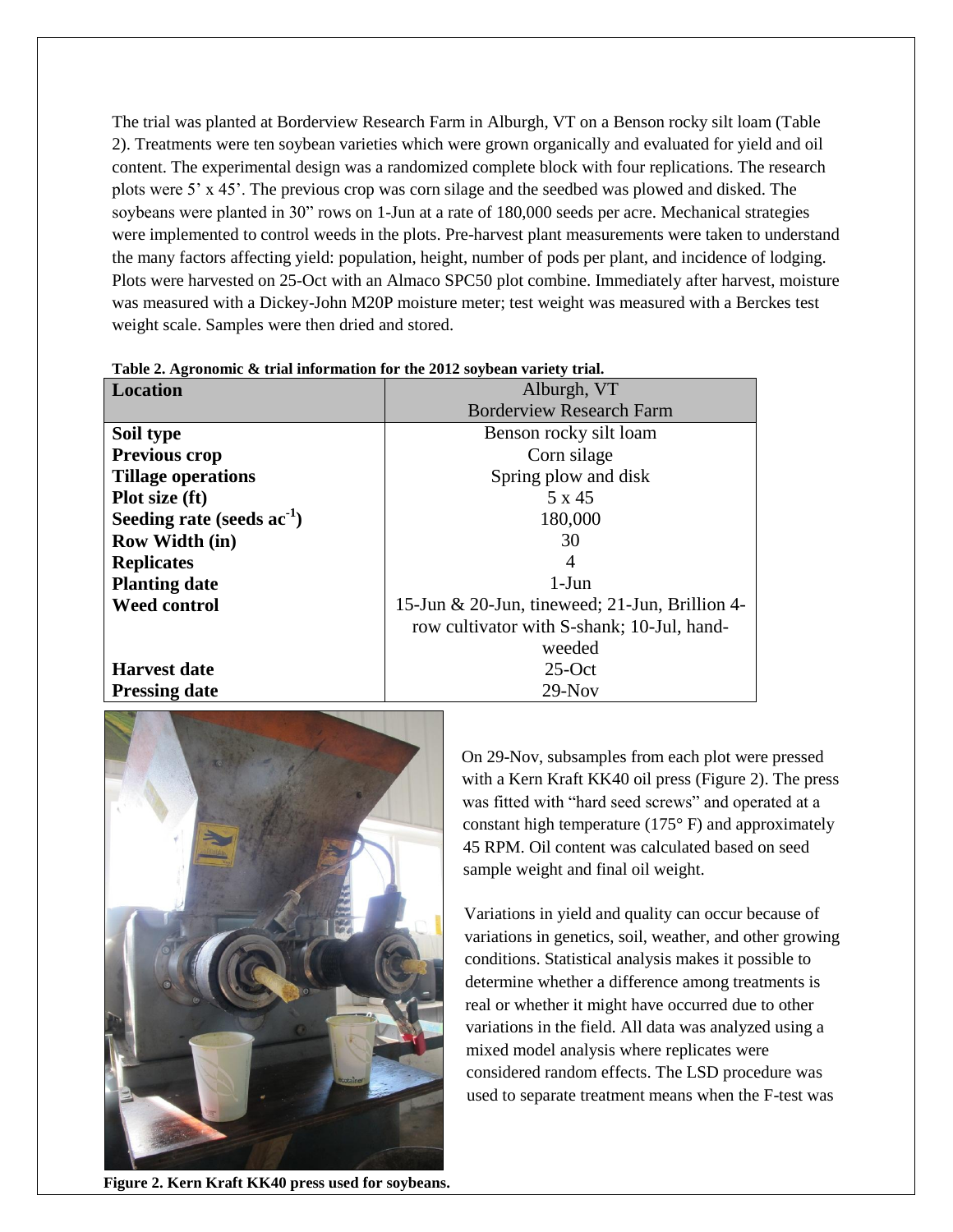significant. At the bottom of each table, a LSD value is presented for each variable (e.g. yield). Least Significant Differences (LSDs) at the 10% level (0.10) of probability are shown. Where the difference between two treatments within a column is equal to or greater than the LSD value at the bottom of the column, you can be sure in 9 out of 10 chances that there is a real difference between the two values. Treatments that were not significantly lower in performance than the highest value in a particular column

are indicated with an asterisk. In the example at right, treatment A is significantly different from treatment C but not from treatment B. The difference between A and B is equal to 400, which is less than the LSD value of 500. This means that these treatments did not differ in yield. The difference between A and C is equal to 650, which is greater than the LSD value of 500. This means that the yields of these treatments were significantly different from one another.

| Variety   | Yield   |
|-----------|---------|
| A         | 1600*   |
| B         | $1200*$ |
| 0         | 950     |
| LSD(0.10) | 500     |

#### **RESULTS**

Using data from a Davis Instruments Vantage Pro2 weather station at Borderview Research Farm in Alburgh, VT, weather data was summarized for the 2012 growing season (Table 3). The 2012 growing season was warmer than normal, with less than average precipitation in the spring and summer, and above-average precipitation in the fall. Overall, the season accumulated 2,347 GDDs at a base temperature of 50°F. There were 222 more GDDs than the 30-year average.

| Alburgh, VT                         | June   | July   | August | September | October |
|-------------------------------------|--------|--------|--------|-----------|---------|
| Average temperature $({}^{\circ}F)$ | 67.0   | 71.4   | 71.1   | 60.8      | 52.4    |
| Departure from normal               | 1.20   | 0.80   | 2.30   | 0.20      | 4.20    |
|                                     |        |        |        |           |         |
| Precipitation (inches)*             | 3.2    | 3.8    | 2.9    | 5.4       | 4.1     |
| Departure from normal               | $-0.5$ | $-0.4$ | $-1.0$ | 17        | 0.5     |
|                                     |        |        |        |           |         |
| Growing Degree Days (base 50°F)     | 504    | 657    | 650    | 364       | 172     |
| Departure from normal               | 30     | 17     | 69     | 46        | 60      |

**Table 3. Temperature, precipitation, and Growing Degree Days (GDD) data by month for Alburgh, VT.**

Based on weather data from an on-site Davis Instruments Vantage Pro2 weather station with a Weatherlink data logger. Historical averages are for 30 years of NOAA data from Burlington, VT (1981-2010).

\* Precipitation data from June-September is based on Northeast Regional Climate Center data from an observation station in Burlington, VT.

Plant populations averaged 165,690 plants per acre. The varieties differed significantly in plant populations with O.176N (Viking), O.1955AT (Viking), 12A2 (Blue River), and Boyd (Lakeview Organic Seed) having populations close to or above the desired 180,000 plants per acre (Table 4). Variety seed size differed and the planter was not calibrated for each variety and hence smaller seeds may have led to higher planted populations. Varieties 06F8 and O.1706N had the highest percentage of lodged plants (Table 4).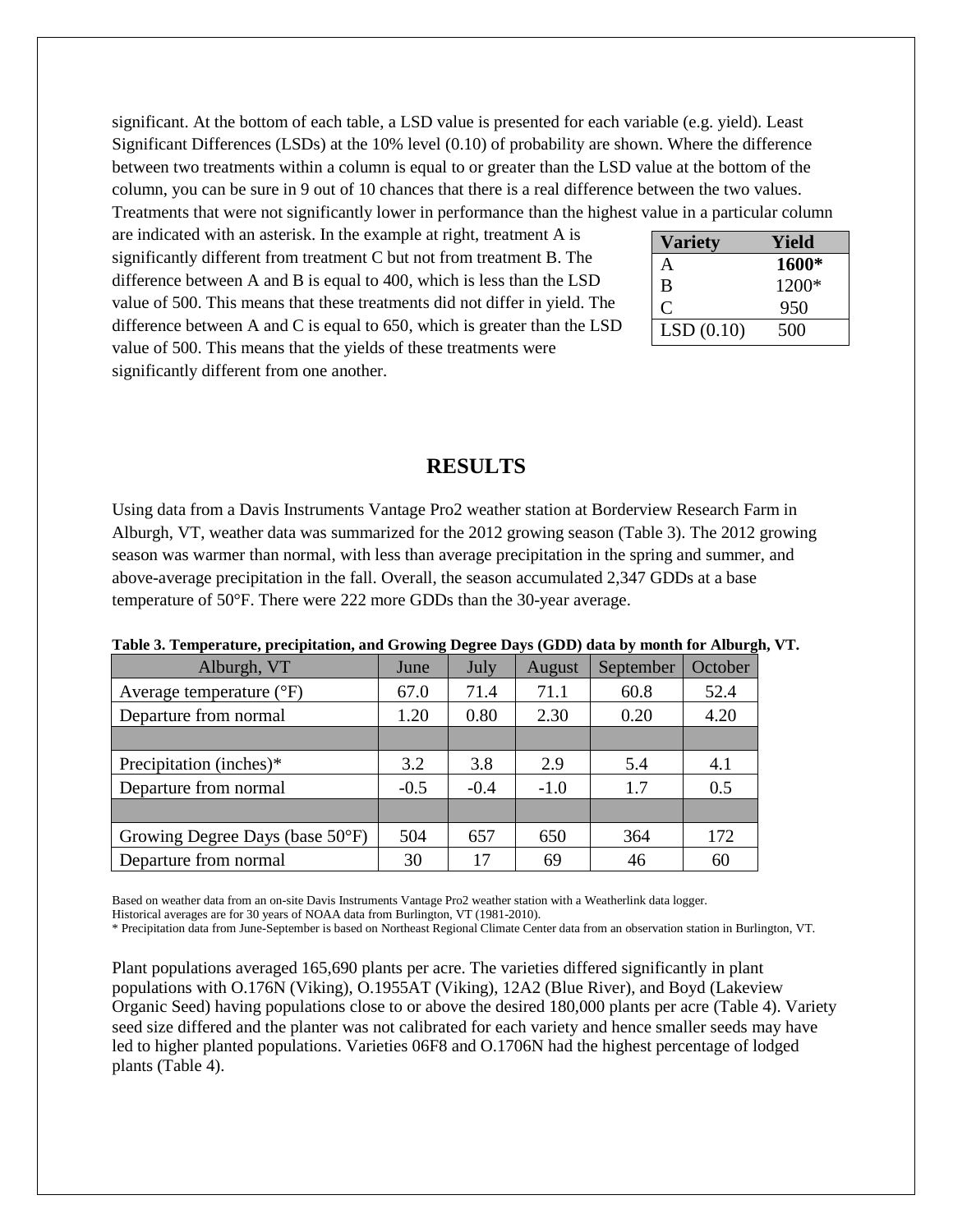| Variety          | Population       | $\cdot$<br>Height | Pods/plant | Lodging |
|------------------|------------------|-------------------|------------|---------|
|                  | plants $ac^{-1}$ | Inches            | $\#$       | $\%$    |
| 06F8             | 184543*          | 42.3              | 27.1       | $65.0*$ |
| O.1544AT         | 102229           | 32.9              | 32.1       | 3.50    |
| O.1706N          | 245614*          | 35.7              | 34.5       | 44.8*   |
| O.1955AT         | 189189*          | 37.9              | 27.9       | 38.8    |
| 12A2             | 176577*          | 36.3              | 39.1       | 8.80    |
| 17C <sub>2</sub> | 119488           | 34.1              | 42.6       | 21.8    |
| 19AR1            | 217734*          | 36.4              | 30.8       | 31.3    |
| 1F44             | 165956           | 42.5              | 29.1       | 7.50    |
| Boyd             | 185206*          | $53.9*$           | 40.2       | 18.8    |
| Dares            | 70365            | 42.7              | 32.4       | 5.00    |
| LSD(0.10)        | 76508            | $\overline{2}$    | <b>NS</b>  | 21.3    |
| Trial Mean       | 165690           | 39.5              | 33.6       | 24.5    |

**Table 4. Soybean plant stand characteristics data by variety, 2012.**

\*Treatments that did not perform significantly lower than the top-performing treatment in a particular column are indicated with an asterisk. NS- Treatments were not significantly different from one another.

Treatments shown in **bold** are top-performing.

Average harvest moisture was 14.3%, with no significant difference between varieties. The variety O.1706N (Viking) had the highest yield at 4092 lbs or 72.8 bushels per acre. This variety yielded statistically the same as 12A2 (Blue River Hybrids), and 19AR1 (Blue River Hybrids.) The variety Dares (La Coop Federee) had the lowest yield at 2700 lbs or 46.8 bushels per acre (Table 5). The low yield can most likely be attributed to the low plant population (Table 4; Table 5). Dares has a very large seed. The planter was not recalibrated to plant this variety and hence might have resulted in an overall lower seeding rate compared to the other soybean varieties.

There was no significant difference among varieties for test weight, which is a measure of the amount of debris and plant material in the harvest, as well as an indicator of quality. The average test weight for the trial was 56.6 lbs per bushel. Overall the trial test weight was a lower than the 60 lb per bushel industry standard for soybeans. Low test weight may have been a result of drought conditions during the grain filling stages. The variety O.1955AT and 19AR1 had the highest test weight, which was not statistically different from other varieties.

At the time of pressing, the average moisture content of the stored soybeans was 10.9%. Pressing moisture of the beans did not differ significantly by variety (Table 5). The oil content was statistically significant by variety, along with the total oil yield, the highest oil yield was in the variety 12A2 (44.4 gal per acre). Two other varieties were statistically similar to this highest yield, including 0.1706N, and 19AR1 (Table 5; Figure 1).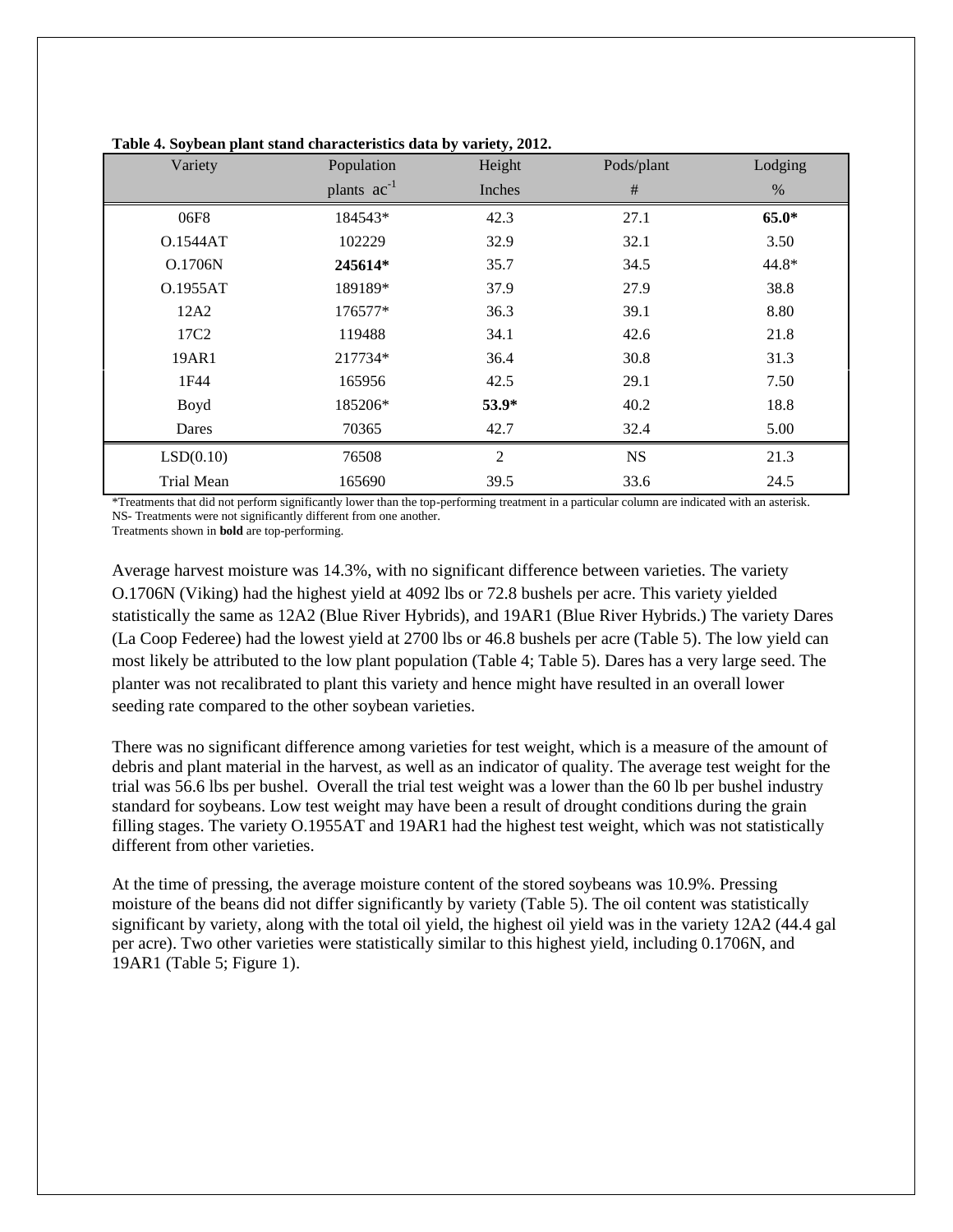| Variety                                                                                   | Harvest<br>moisture | $v_j$ , $u_{1}v_{j}$ , $u_{2}v_{3}$<br>Yield @ 13% moisture |              | <b>Test</b><br>weight | Pressing<br>moisture   | Oil<br>content             | Oil yield |                                              |                      |
|-------------------------------------------------------------------------------------------|---------------------|-------------------------------------------------------------|--------------|-----------------------|------------------------|----------------------------|-----------|----------------------------------------------|----------------------|
|                                                                                           | $\%$                | $\text{ lbs}$ $\text{ac}^{-1}$                              | bu $ac^{-1}$ | ton $ac^{-1}$         | $lbs$ bu <sup>-1</sup> | $\%$                       | $\%$      | $\text{ lbs } \text{ac}^{-1}$                | $\text{gal ac}^{-1}$ |
| 06F8                                                                                      | 14.3                | 2957                                                        | 52.9         | 1.48                  | 56.0                   | 10.9                       | $8.20*$   | 249                                          | 32.5                 |
| 0.1544AT                                                                                  | 14.4                | 3153                                                        | 55.7         | 1.58                  | 56.6                   | 11.0                       | 6.65      | 215                                          | 28.2                 |
| 0.1706N                                                                                   | 14.1                | 4092*                                                       | $72.8*$      | $2.05*$               | 56.3                   | 10.9                       | 7.21      | $302*$                                       | $39.6*$              |
| 0.1955AT                                                                                  | 14.2                | 3162                                                        | 55.6         | 1.58                  | 56.9                   | 10.9                       | 7.96*     | 258                                          | 33.8                 |
| 12A2                                                                                      | 14.2                | 4058*                                                       | $71.7*$      | $2.03*$               | 56.6                   | 11.0                       | $8.16*$   | 339*                                         | 44.4*                |
| 17C2                                                                                      | 14.1                | 3378                                                        | $60.2*$      | 1.69                  | 56.3                   | 11.0                       | 7.89*     | 272                                          | 35.6                 |
| 19AR1                                                                                     | 14.2                | 3506*                                                       | $61.6*$      | $1.75*$               | 56.9                   | 10.8                       | $8.35*$   | 300*                                         | 39.2*                |
| 1F44                                                                                      | 14.6                | 2793                                                        | 49.8         | 1.40                  | 56.4                   | 10.8                       | 7.24      | 210                                          | 27.6                 |
| Boyd                                                                                      | 15.0                | 3152                                                        | 56.1         | 1.58                  | 56.3                   | 10.7                       | 7.84*     | 255                                          | 33.3                 |
| Dares                                                                                     | 14.6                | 2700                                                        | 46.8         | 1.35                  | 57.8                   | 10.7                       | 6.46      | 179                                          | 23.4                 |
| LSD(0.10)                                                                                 | <b>NS</b>           | 706                                                         | 12.8         | 0.35                  | <b>NS</b>              | <b>NS</b>                  | 0.55      | 58                                           | 7.7                  |
| Trial mean<br>*Turnaturnala alaa 191 u aa mafa uu abaa 16 aa dhaba la marka ah oo ahaa ah | 14.3                | 3295                                                        | 58.3         | 1.65                  | 56.6                   | 10.9<br>ومطالبات والمستنقص | 7.59      | 257<br>the discussed contains and computed a | 33.8                 |

**Table 5. Soybean harvest and oil content data by variety, 2012.**

\*Treatments that did not perform significantly lower than the top-performing treatment in a particular column are indicated with an asterisk. NS- Treatments were not significantly different from one another.

Treatments shown in **bold** are top-performing.



**Figure 1. Seed and oil yield by variety. The trialed soybean varieties with the same letter did not differ statistically in yield (p=0.10). Compare capital letters for seed yield and lower-case letters for oil yield.**